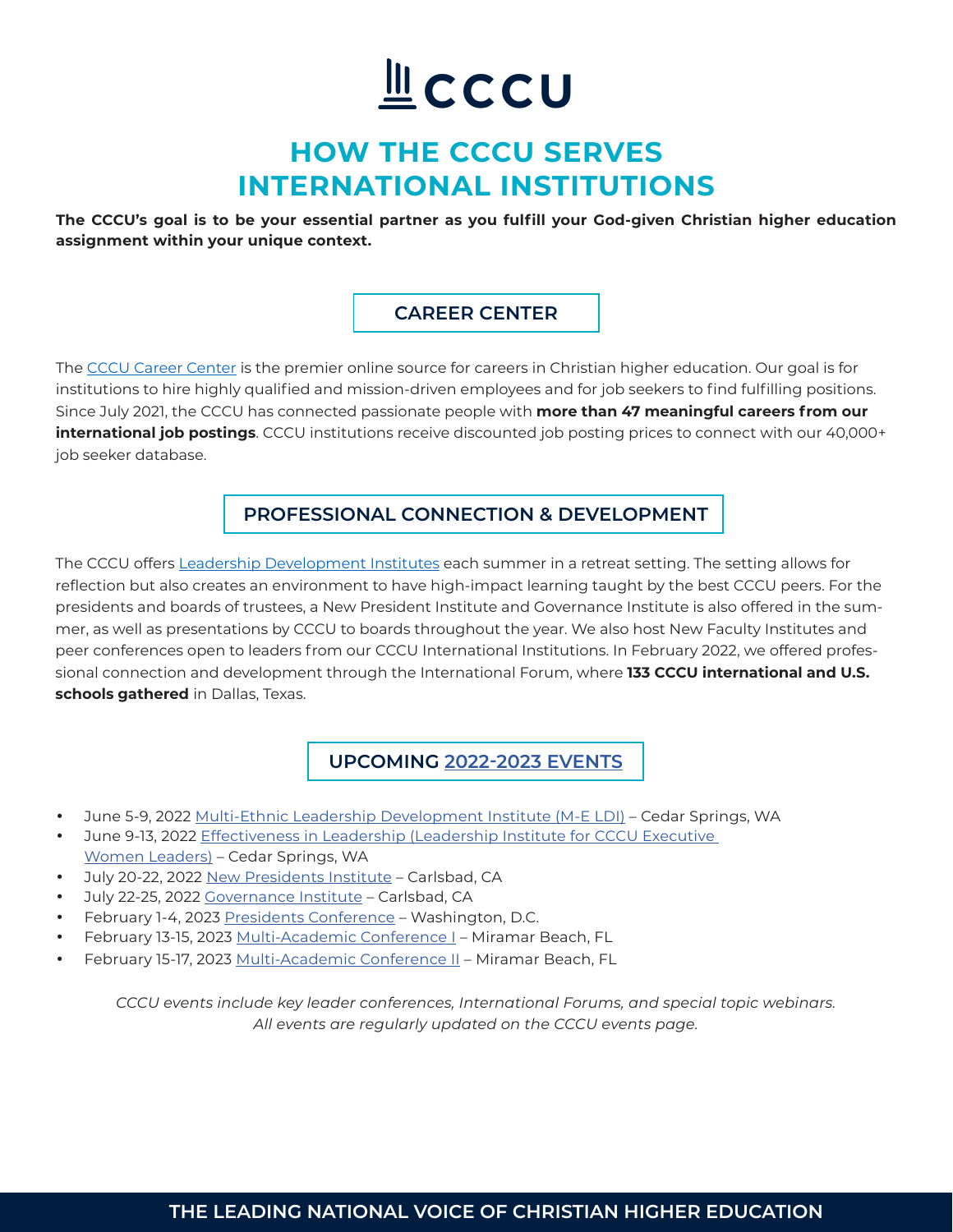## **DIGITAL NETWORKING OPPORTUNITIES**

- **• Shirley's Snapshot**: These twice-monthly emails to CCCU presidents from President Shirley Hoogstra are an excellent way to stay connected and up-to-date on the work of the CCCU. These also include a regular feature to introducing our international presidents and giving them an opportunity to share campus updates. This is a unique way to foster connections among our global network of presidential peers, some of whom may not have had an opportunity to meet other CCCU colleagues in person.
- **• Advance and eAdvance**: Our semi-annual publication, [Advance,](https://www.cccu.org/magazine/) is always published online with both links to individual articles as well as a PDF of the full print version. The Advance magazine is a resource containing research, news, book reviews, interviews, feature articles, and other content that provides a vast array of timely and relevant information for the work of Christian higher education. Leaders from CCCU institutions across the globe regularly contribute to the magazine. The *eAdvance* arrives in your inbox each month with links to valuable resources, updates on upcoming professional development opportunities, and the latest CCCU news.
- **• Networking Communities**: To foster essential online collaboration among Christian higher education professionals, Networking Communities enable individuals in the same position across the CCCU to ask questions specific to their field, share best practices, and collaborate on new projects. Click [here](https://secure.cccu.org/Membr/Membr/Create_Account_no_Sign_In.aspx?returnprev=t&returnurl=%2fMembr%2fMembr%2fAccountPage.aspx) to join a listserv networking community.
- **Services to Presidents:** Because CCCU presidents are the key figures charged with providing visionary leadership to their unique campus communities amid challenging times, we provide an array of training, networking, resources, and professional development opportunities for them.

## **PRODUCTIVE PARTNERSHIPS**

- **Online Education**: The CCCU has partnered with the education technology company [CampusEDU](https://www.campusedu.com/) works directly with campuses to create online courses and provide them with a suite of tools to connect with and reach this generation of learners. Their innovative platform seeks to transform the online education world by creating a compelling virtual learning environment for students. For more information, contact Mark Shepherd at [mshepherd@campusedu.com](mailto:mshepherd@campusedu.com).
- **• Online Course Sharing Consortium**: This innovative consortium with [Acadeum](https://go.acadeum.com/cccu) enables CCCU institutions to share online courses across a common platform with other institutions that share a Christ-centered mission. Participating institutions can strengthen enrollment by expanding their curriculum and academic offerings with minimal expense, while also improving student retention and degree completion rates. CCCU institutions have the freedom to select which courses from partner institutions are open to their students, who can take these courses as part of their regular semester block as well as during the winter or summer. International institutions are able to take advantage of this opportunity; if you are interested in learning more, contact Rick Ostrander at [rick@acadeum.com](mailto:rick@acadeum.com).

#### **CAMPUS GRANTS**

As a valuable member service, we offer a wide variety of grant opportunities for CCCU campuses, many of which are open to International institutions. By establishing partnerships with foundations such as the Templeton Religion Trust, the M.J. Murdock Charitable Trust, NetVUE, and the Kern Foundation, the CCCU can offer financial support for campus projects. Awards range from \$5,000 to over \$50,000 per campus. **Each year the CCCU awards \$100,000 to faculty for research projects. Our website provides a full list of available grants.** 

Another program available is our Dellenback Fellowship, which connects experienced academic administrators from the U.S. and Canada who are interested in developing Christian higher education abroad with CCCU international affiliates who request assistance. Past Dellenback Fellows have traveled to Bolivia, Ecuador, Haiti, Kenya, Korea, Lithuania, Taiwan, and Uganda. **The CCCU has an open call for applications, and institutions interested in hosting a Dellenback Fellow can complete an online request form.** 

#### **THE LEADING NATIONAL VOICE OF CHRISTIAN HIGHER EDUCATION**